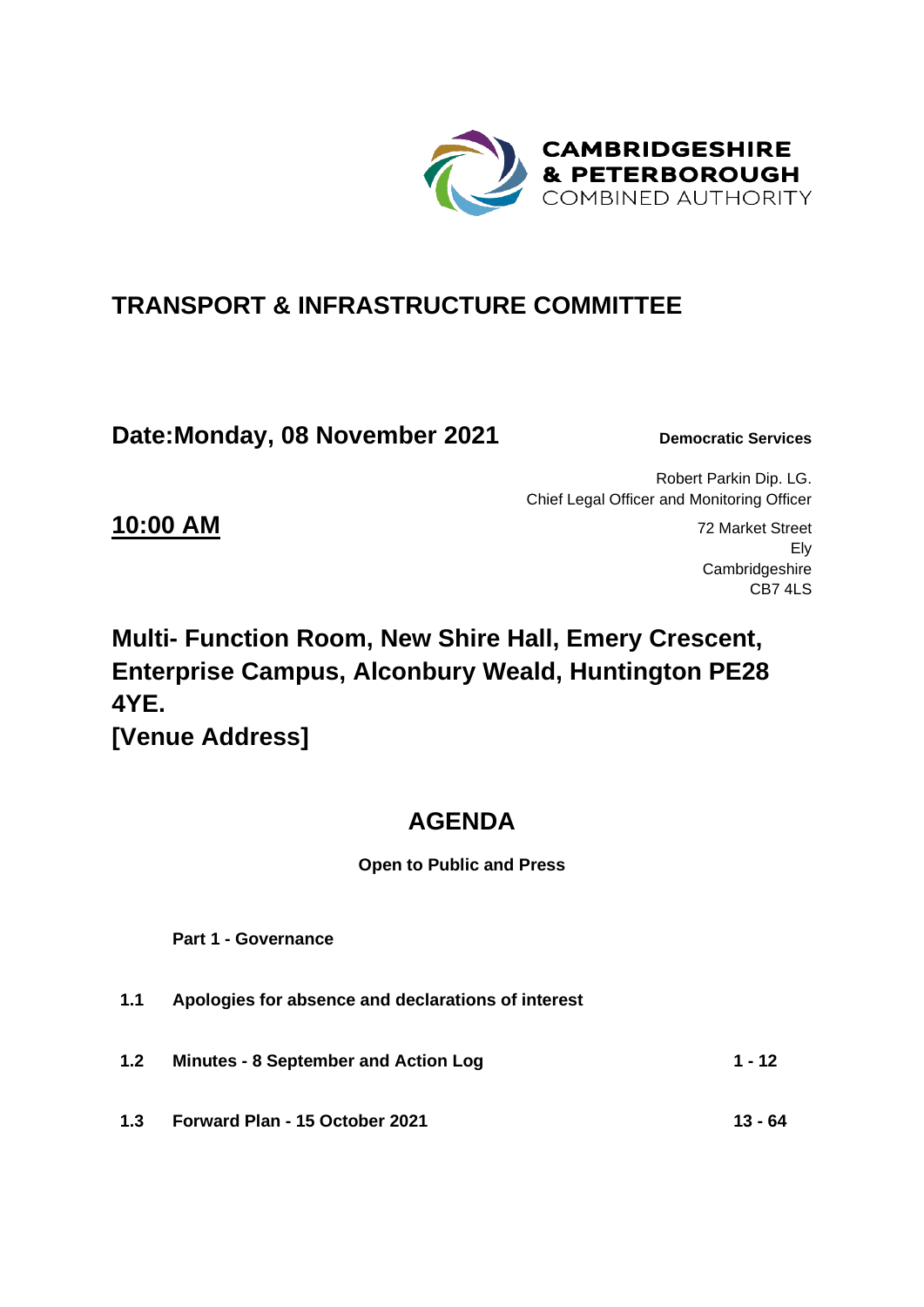#### **1.4 Public Questions**

Arrangements for public questions can be viewed in Chapter 5, Paragraphs 18 to 18.16 of the Constitution which can be viewed here - [Constitution](https://cambridgeshirepeterborough-ca.gov.uk/assets/Transparency/Constitution-Final-2020-11-06-for-website.pdf)  **Part 2 - Delivery** 

| 2.1 | <b>Performance and Finance Report</b>                   | $65 - 72$ |
|-----|---------------------------------------------------------|-----------|
| 2.2 | <b>March Area Transport Study Outline Business Case</b> | 73 - 78   |
| 2.3 | A1260 Nene Parkway Junction 15                          | 79 - 438  |

The Transport & Infrastructure Committee comprises the following members:

*For more information about this meeting, including access arrangements and facilities for people with disabilities, please contact*

### **COVID-19**

The legal provision for virtual meetings no longer exists and meetings of the Combined Authority therefore take place physically and are open to the public. Public access to meetings is managed in accordance with current COVID-19 regulations and therefore if you wish to attend a meeting of the Combined Authority, please contact the Committee Clerk who will be able to advise you further.

Mayor Dr Nik Johnson

Councillor Neil Gough

Councillor Peter Hiller

Councillor Jon Neish

Councillor Joshua Schumann

Councillor Jocelynne Scutt

Councillor Chris Seaton